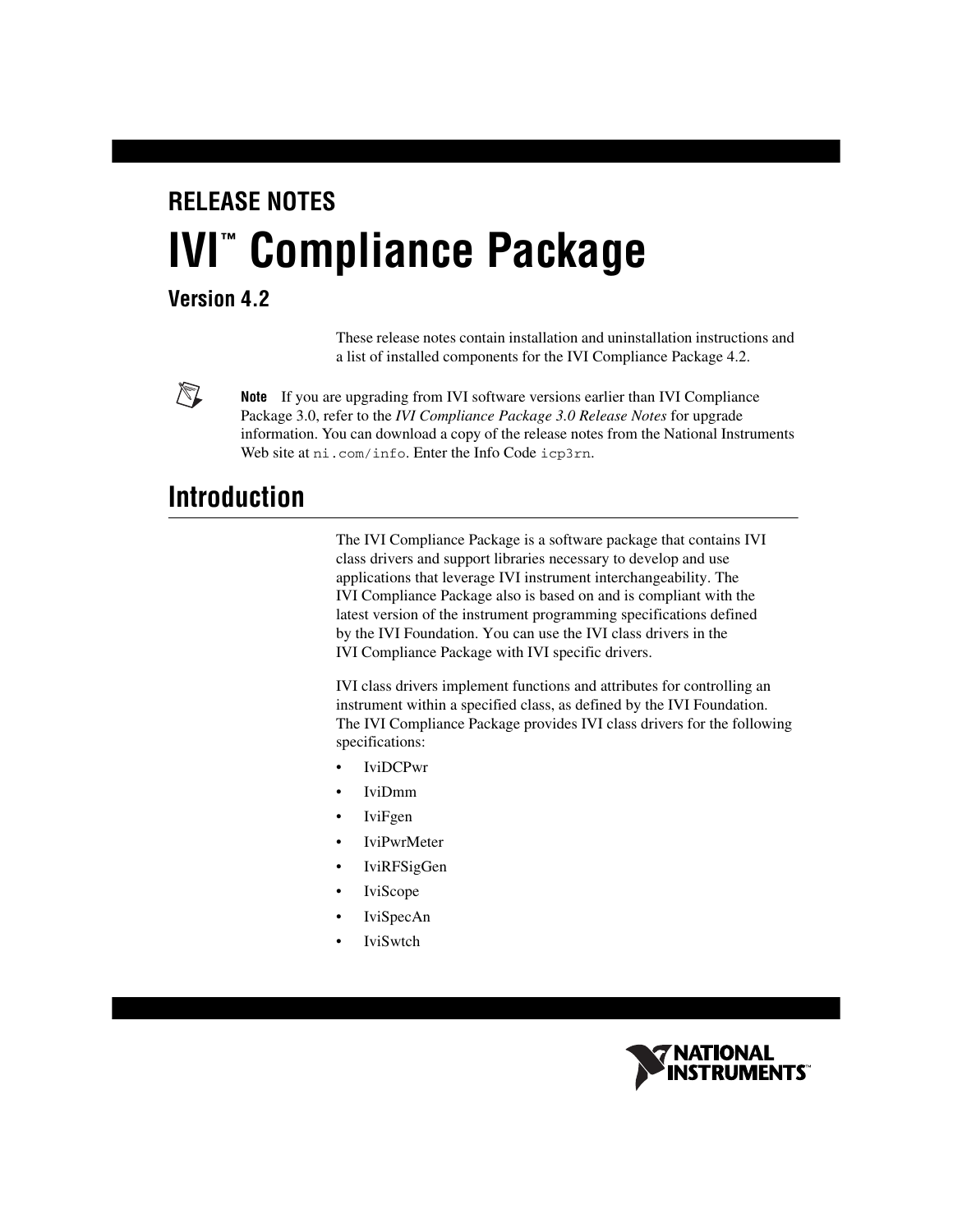- **IviCounter**
- **IviUpconverter**
- IviDownconverter
- IviDigitizer

IVI specific drivers are drivers for the most popular instruments from all of the currently defined IVI Foundation classes and from the largest instrument manufacturers including National Instruments, Agilent Technologies, and Tektronix. You can create IVI specific drivers yourself, or download them from ni.com/idnet.

### **Installation**

National Instruments recommends that you close all other applications before you install the IVI Compliance Package.

For system requirements, refer to the *NI IVI Compliance Package Readme*, which you can access by selecting **Start»All Programs»National Instruments»IVI»IVI Compliance Package Readme**.

The IVI Compliance Package is included with various National Instruments distributions, such as National Instruments Device Drivers, Switch Executive, and Calibration Executive. You also can obtain the IVI Compliance Package as a stand-alone Web-only distribution.

If you install a product that is dependent on the IVI Compliance Package, such as Switch Executive, you do not need to install this separate IVI Compliance Package because it is already included in the product installation.

To install the IVI Compliance Package from the National Instruments Device Drivers media, insert the media and follow the installation steps. When prompted with feature selections, enable the IVI Compliance Package.

To install the stand-alone, Web-only IVI Compliance Package 4.2, complete the following steps:

- 1. Download the IVI Compliance Package 4.2 self-extracting archive from ni.com/downloads by navigating through the **Drivers and Updates** link.
- 2. Double-click the self-extracting archive to launch the installer.
- 3. Click **OK** to begin installation.
- 4. Follow the directions that appear on the screen.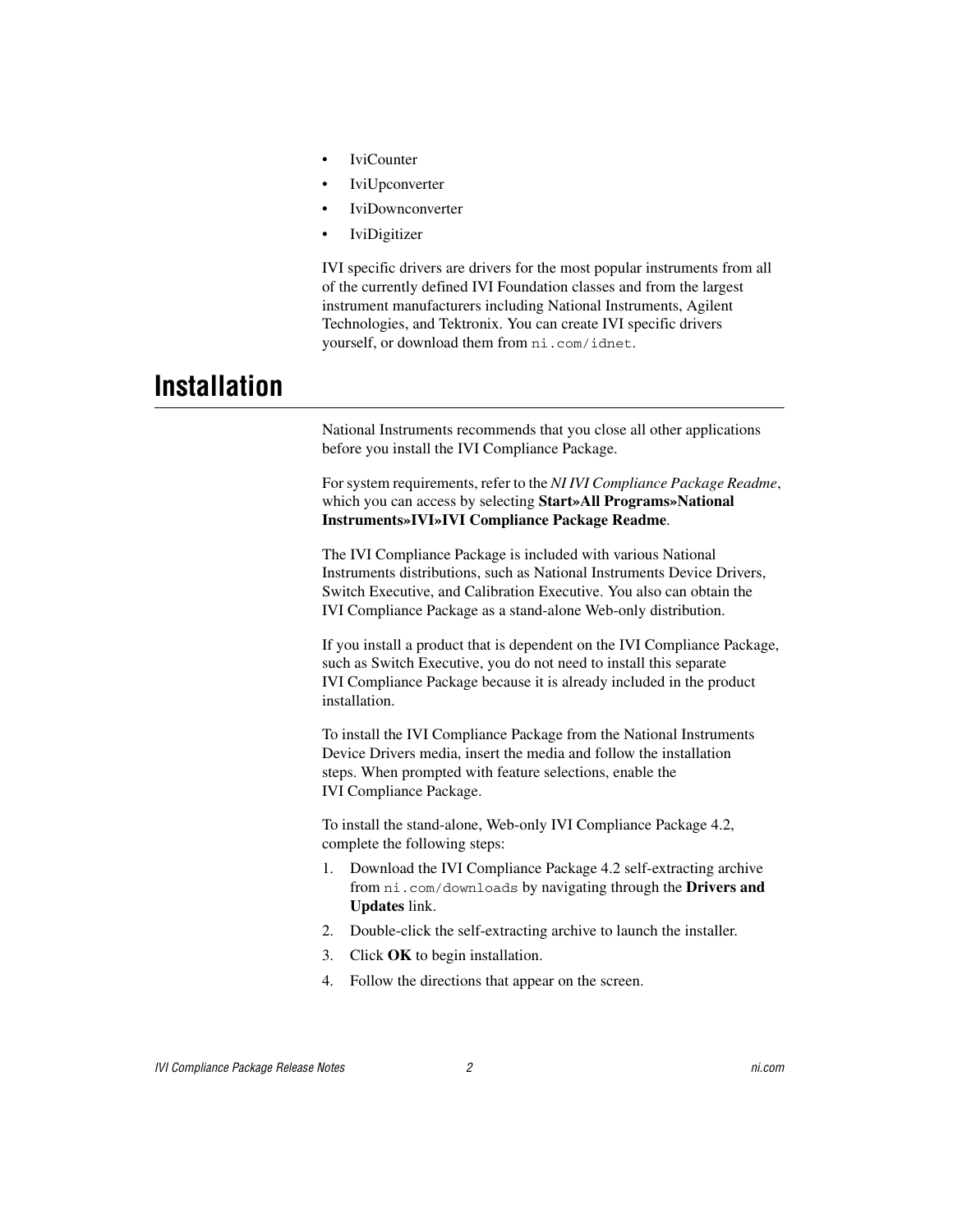

**Note** The IVI Compliance Package Web distribution does not install NI-Spy or Measurement & Automation Explorer (MAX). NI-Spy tracks the calls your application makes to National Instruments test and measurement drivers, such as NI-VXI and NI-VISA. You can use MAX for IVI configuration support. You can use IVI software without these components, but you will not have the features these products supply unless you install them. If you have installed other National Instruments products, such as the National Instruments Device Drivers media, you might already have NI-Spy and MAX installed.

If you install a National Instruments product that installs MAX after installing the Web distribution of the IVI Compliance Package, you must reinstall the IVI Compliance Package to be able to use the updated IVI configuration user interface in MAX. You must have MAX 4.2.1 or later installed to use the IVI configuration utility in MAX.

## **Installed Components**

Depending on the software support you select when you install the IVI Compliance Package, the installation includes one or more of the following components:

- IVI class drivers
- IVI class driver LabWindows™/CVI™ support
- C++ wrappers for IviDmm, IviScope, IviDCPower, IviSwtch, and IviFGen class drivers for Measurement Studio (Windows XP only)
- IVI class driver wrappers for supported versions of LabVIEW
- IVI class simulation drivers
- IVI-COM adapters (32-bit only)
- IVI class driver examples for LabWindows/CVI, LabVIEW, and Measurement Studio
- IVI Shared Components 2.1.0
- IVI configuration plug-in for MAX 4.2.1 and later
- Online help

## **Uninstallation**

If you no longer want to use IVI software components, complete the following steps to uninstall them.

 $\mathbb{N}$ 

**Note** If you installed the IVI Compliance Package as part of another distribution that depends on the IVI Compliance Package, you cannot uninstall the IVI Compliance Package without uninstalling the dependent product.